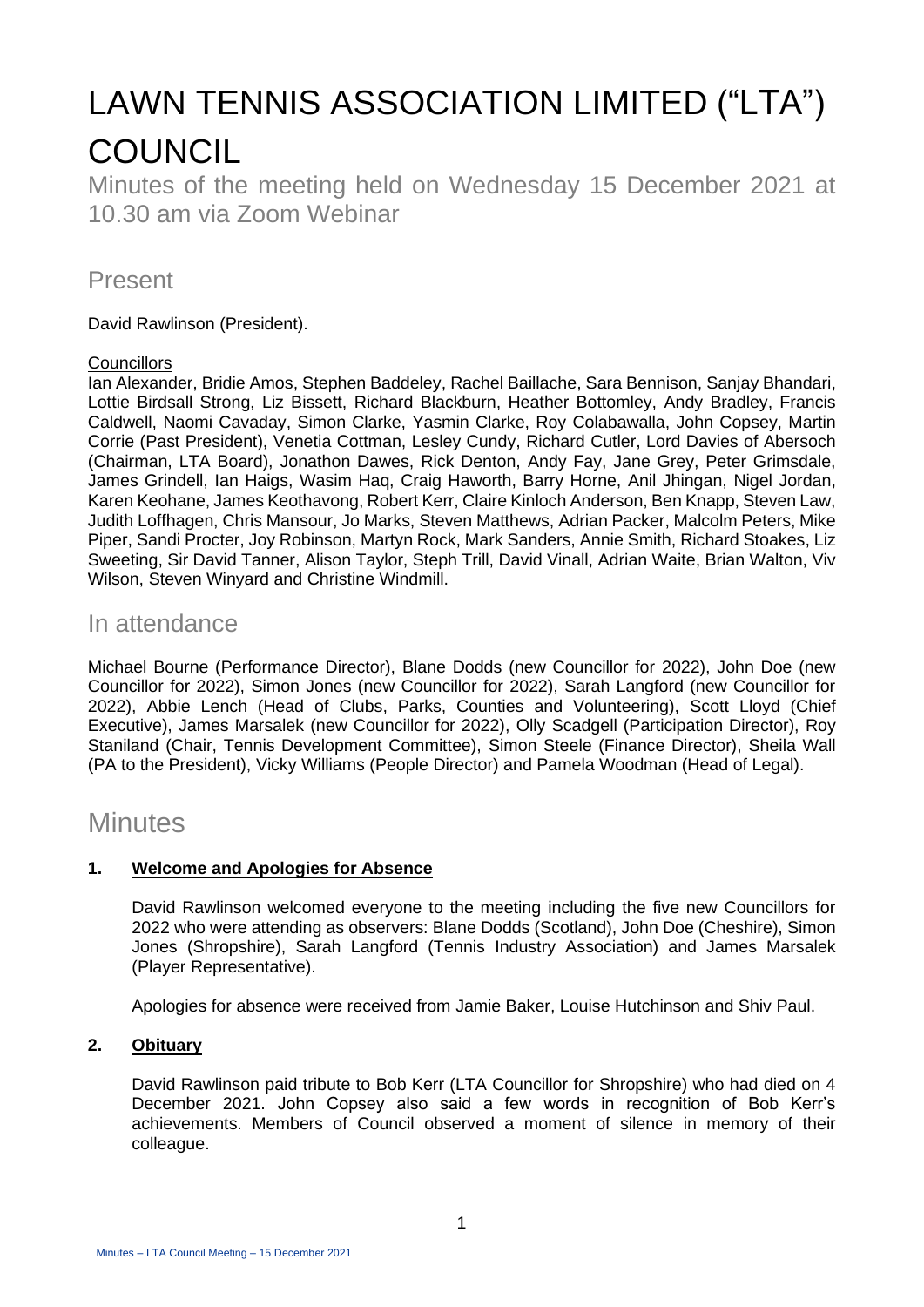#### **3. Declarations of Interest**

Councillors were asked to declare an interest as appropriate when a relevant item was discussed.

#### **4. Minutes of Meeting held on Wednesday 13 October 2021**

The minutes of the meeting held on Wednesday 13 October 2021 were agreed as a correct record.

#### **5. Matters Arising**

There were no matters arising not covered on the agenda.

#### **6. President's Report**

The President's Report included in the Council papers was taken as read.

David Rawlinson said that this is usually the meeting at which the years of service of retiring Councillors is recognised and he confirmed that Jamie Baker (5 years), Claire Kinloch Anderson (2 years), Steven Matthews (12 years) and Liz Sweeting (13 years) will be invited to the next Council meeting held in person at the NTC so he can present them with a certificate and a gift as a token of appreciation for their contribution.

David Rawlinson referenced the following: the three election processes which will take place during 2022 (upon the adoption of the Project Themis proposals) for the President, Deputy President and a Council Nominated Board Member (all appointments to take effect from 1 January 2023); the need for all Councillors to read the 2022 Wimbledon documents on the County Support Toolkit and note the deadlines; that counties are advised not to deal with third parties offering to find partners as this contravenes the Wimbledon Terms & Conditions; an updated skills matrix for 2022 will be presented to the Council at the May meeting; and the need to ensure the tone in e-mails written by counties and directly affiliated organisations to LTA colleagues is appropriate.

#### **7. LTA Chairman's Report**

The Chairman's report included in the Council papers was taken as read.

#### **8. LTA Chief Executive's Update**

The Chief Executive's business update (together with the latest Business Dashboard) included in the Council papers was taken as read.

Scott Lloyd thanked Councillors for their support over the last 12 months and highlighted the following achievements of which the LTA should be proud, particularly given the environment in which everyone is working at present: the launch of LTA Youth, the launch of the new Coach Education and Development Strategy and the Inclusion Strategy; progress within the Parks Strategy and Project Odyssey (digital transformation); on-court success of British players (147 titles won in 2021); receiving the highest rating in the NSPCC Child Protection in Sport Unit's safeguarding audit and making significant progress in anti-doping compliance; the NTC's ITF Gold status as a performance centre (one of only three globally); the calendar of competitions and tournaments held this year; the LTA being shortlisted for five sports business awards; staging the US Open homecoming event; a secure financial position with an increase in reserves and Government support; and the merging of The LTA Trust and The Tennis Foundation.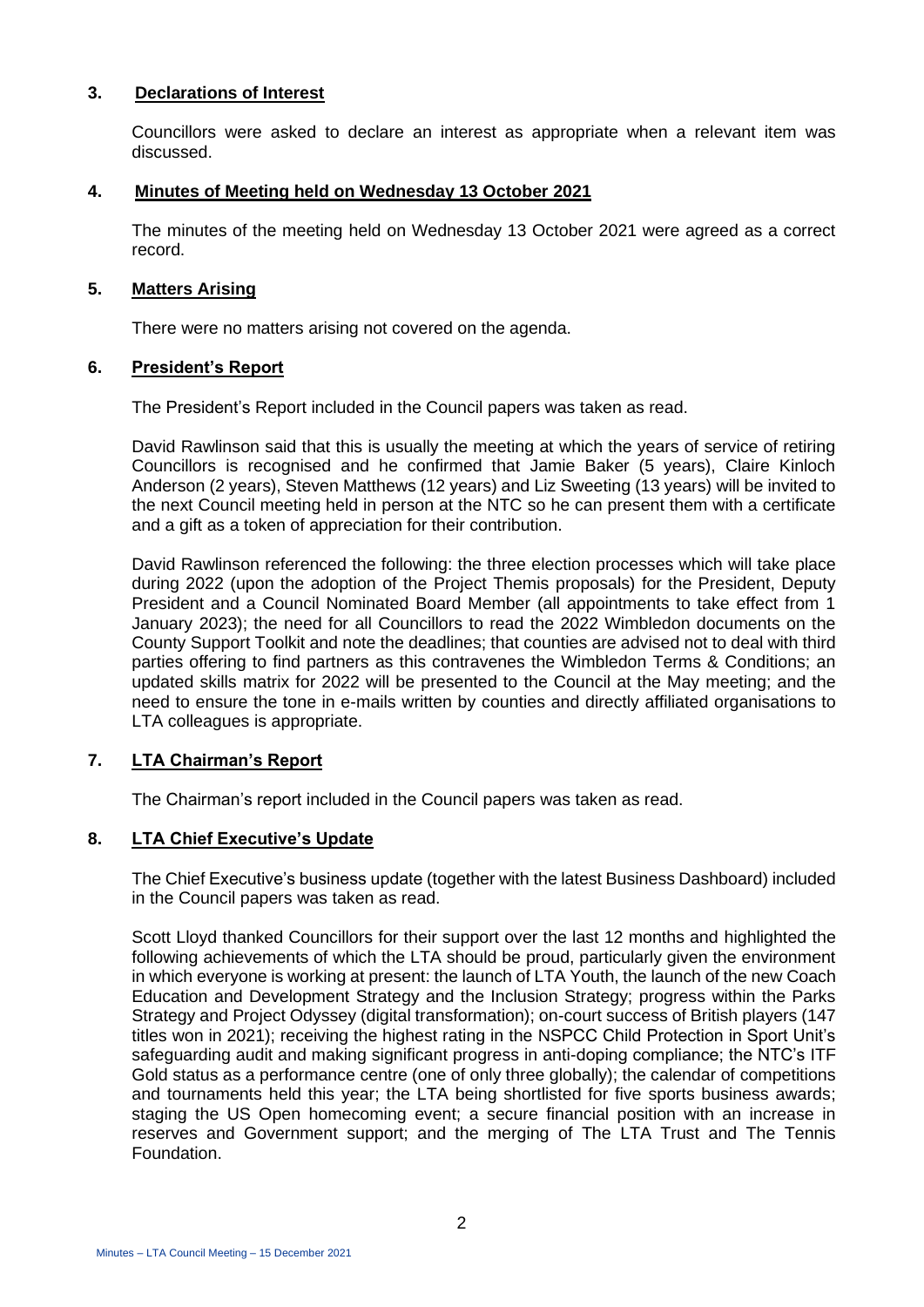A few points / questions were raised including: clubs/venues are encouraged to avail themselves of the financial assistance available through the Quick Access Loans Scheme to help enhance and expand tennis infrastructure on a year-round basis; a repeat of the request that a redacted version of the CEO's business update be provided for sharing with management committees; and an acknowledgement of the continuing work in developing a pipeline of community accessible indoor tennis centres throughout the country.

On behalf of the Council, Richard Cutler thanked Scott Lloyd, his executive team and LTA colleagues for their hard work in what has been an outstanding year for British tennis.

#### **9. Tennis Development Committee ("TDC") Update**

#### 9.1 **TDC Workstreams Overview**

The comprehensive update on the activities of the TDC and its workstreams included in the Council papers was noted. Roy Staniland thanked the workstream leads, workstream members, the LTA executive team and other LTA colleagues for their hard work throughout this challenging year.

It was noted that the TDC will become the Development Tennis Advisory Group ("DTAG") in 2022 (should the Project Themis proposals be approved) and details of the DTAG workstreams for 2022 had been included in the Council papers. The workstream leads and objectives are being finalised and Roy Staniland asked anyone interested in being on a workstream to get in touch with him.

# 9.2 **Project Themis**

Council members had received a paper providing an update on Project Themis since the two Council webinar sessions in November. The paper set out a high-level summary of the proposed changes to the LTA's governing documents which had been approved by the Board at its meeting on 7 December 2021. Pamela Woodman took Councillors through the transition plan in respect of Councillor terms of appointment which Sport England has confirmed is acceptable to them on a transitional basis with regard to compliance with the Sports Governance Code.

In answer to queries from Councillors, Pamela Woodman confirmed that:

- consideration is being given to a possible exemption within the governing documents to enable an event delivered by a county aimed at increasing participation to be held at a non-registered venue (subject to certain criteria);
- the governing documents will include a clause which precludes an employee of the LTA, Tennis Scotland or Tennis Wales from holding the position of President. She added that there is a proposal to allow Tennis Scotland and Tennis Wales to each have two representatives on the LTA Council, one of whom would be a volunteer.

It was agreed that the drafts of the new governing documentation should now be finalised with a view to holding a meeting of the Council and a general meeting (of the Members) early in 2022 to seek the necessary approvals. Councillors were encouraged to e-mail David Rawlinson, Rachel Baillache or Pamela Woodman with any further queries on Project Themis.

#### 9.3 **County Governance Review**

Council members had received an update on the County Governance Review together with a copy of the County and Island Association Governance Framework V2.0 for approval. David Rawlinson reiterated that the governance framework is one part of a wider review. Another part is the funding model which is being developed, informed by the RACI returns for certain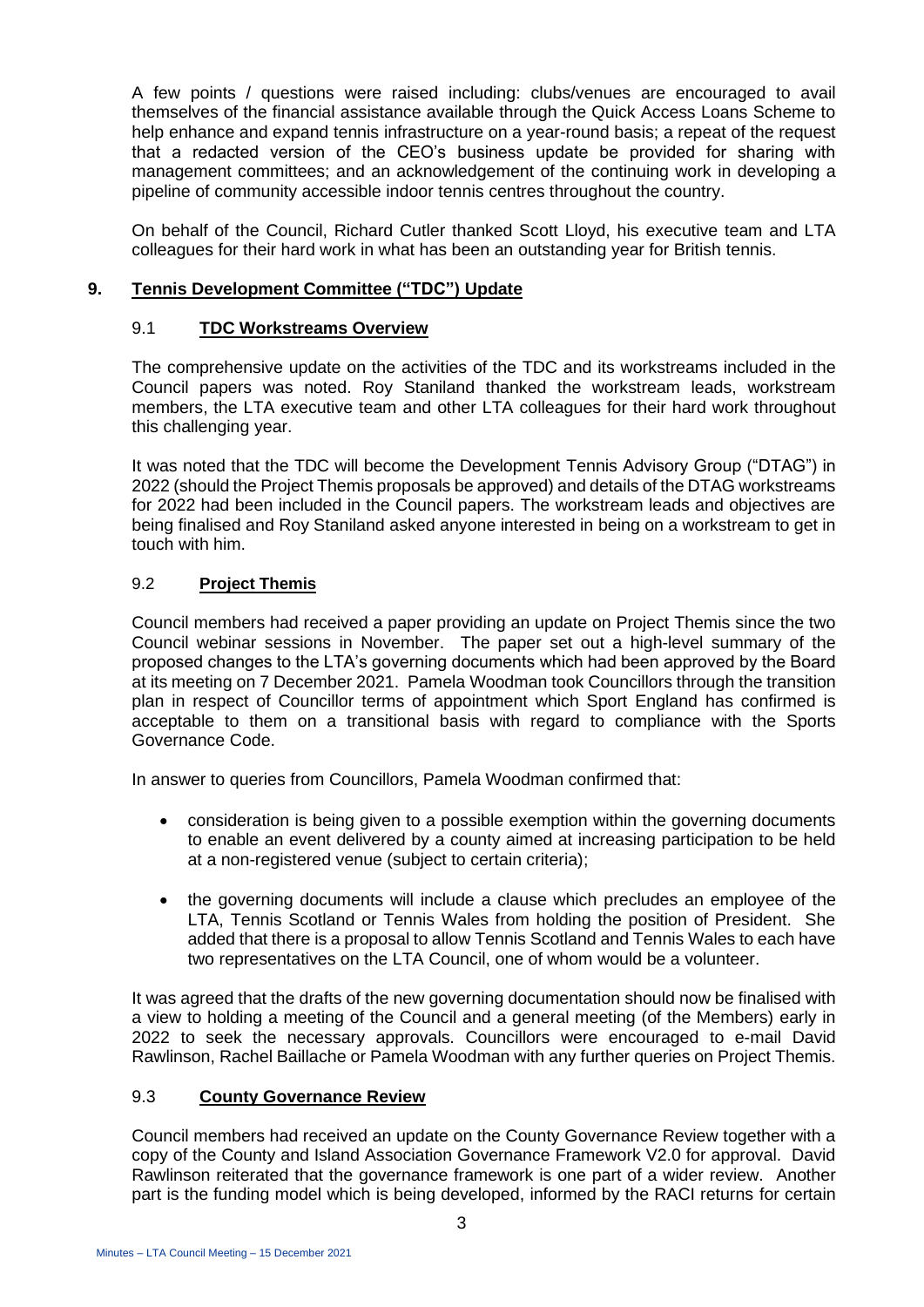activities. The framework is ready to be finalised now and implemented from January 2022. As neither the funding model nor the governance framework is dependent upon the other, he urged Council to support the adoption of the Governance Framework V2.0 which had received Board approval at the Board meeting on 7 December 2021.

Abbie Lench gave a presentation covering: the timeline of the review from February 2020 up to this point; the LTA Governance Framework V2.0 (including one key amendment relating to management committee terms); the agreed transition plan through which County & Island Associations will have until the end of 2024 to comply fully with the framework.

Abbie Lench explained that, after discussion with the Board (and their approval on this basis), the duration of the gap between stepping down from a management committee and being eligible for reappointment should be updated in the framework to four years (in line with the equivalent provision in the Sports Governance Code), albeit that (based on the concept of comply or explain) a county or island association could (where it had good reason, which as a minimum would include having taken reasonable steps to recruit and which steps had not been successful) explain why the gap might need to be shorter.

John Copsey, Rick Denton, Simon Jones and Chris Mansour expressed the view (on behalf of their respective county associations) that, whilst acknowledging the work that had been done to date and supporting the governance framework in principle, the governance framework and the funding model are inextricably linked and as such should be adopted simultaneously.

Nigel Jordan and Martyn Rock said that their respective management committees had concerns but, following reassurances from the team leading on the project, are now in favour of implementing the governance framework in January 2022 in the knowledge that support will be available from the LTA to assist county and island associations achieve their objectives, particularly in relation to finding new volunteers to replace long-serving committee members which is a common area of concern.

Steve Winyard said that his management committee considered that counties are the key local delivery mechanism for the LTA strategy and recommended that a line to the effect that counties help shape the LTA strategy be added to the governance framework. Abbie Lench said that this would not be appropriate because the governance framework relates specifically to how county and island associations operate. Scott Lloyd concurred; he added that it absolutely was the case that every county worked with the LTA in shaping the strategy and collaboration between county forums, regional forums and the LTA has improved considerably over the last couple of years and there is every intention for this to remain the case.

Roy Colabawalla (Councillor workstream lead) thanked Abbie Lench, the workstream members and LTA colleagues for their hard work throughout the consultation process. Whilst achieving certain elements of the governance framework will not be easy, he believed it to be the way forward and added that tennis is leading the way on this element of the Sports Governance Code. He assured Council that close consultation will take place on the development of a funding model throughout 2022.

Council members were asked to vote on the framework as set out in the papers incorporating the amendment outlined earlier. The implementation of the LTA County Governance Framework V2.0 was approved with 52 votes in favour, 5 against and 1 abstention.

David Rawlinson thanked Roy Colabawalla, Abbie Lench and the workstream members for their hard work on this project and wished them luck in establishing a sound funding model.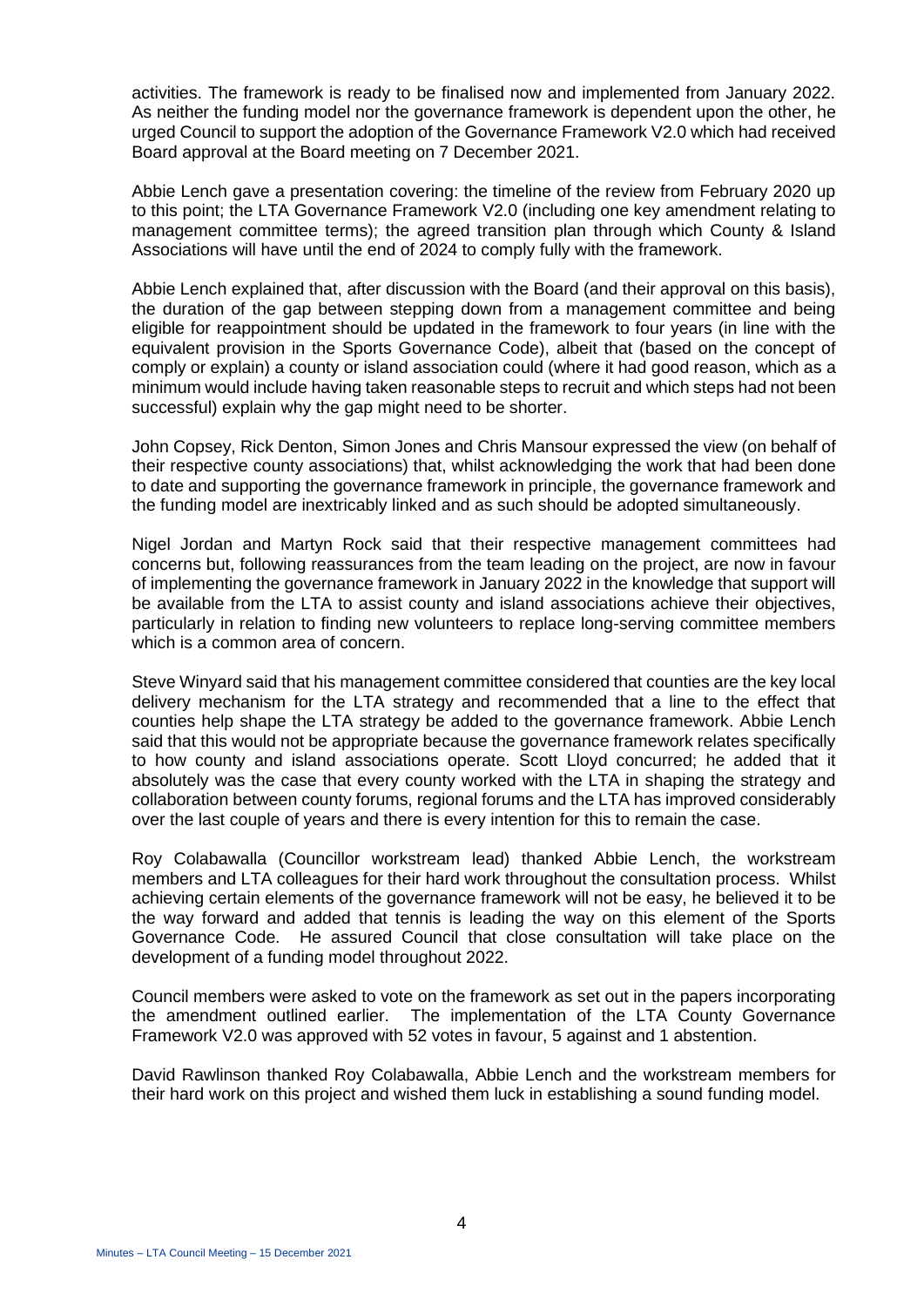#### **10. Council Updates**

#### 10.1 **Participation**

Olly Scadgell gave a presentation on the many successes within Participation this year covering: LTA Youth Schools; the Parks Strategy; Local Tennis Leagues; the LTA Performance Competitions Calendar; LTA Youth Team Challenge; expanding the LTA Serves Programme; and the launch of ITF World Tennis number. He also highlighted what had been achieved working with county and island associations: LTA Tennis Awards; the Club Health metric; the Tennis Leaders Programme development and launch; Safeguarding; Venue Support; improving communications with associations; and the development of a County Governance Framework.

In answer to questions from Councillors, Olly Scadgell said:

- the venue registration deadline is being extended to 10 January 2022 (to include insurance cover) and this will be communicated shortly;
- currently welfare officers need to contact their 'venue administrator' to confirm the status of their pre-requisites (eg DBS and training) but it is planned to develop the system to give welfare officers administration rights access to the venue registration portal so they can see their compliance status on the required key pre-requisites;
- a breakdown of schools registered for LTA Youth by county and region can be created and shared;
- he will investigate the request to provide a breakdown on LTA Youth schools voucher redemption between those opting for equipment and those opting for coaching.

# 10.2 **Performance**

Michael Bourne provided an update on the Performance Strategy. He said that 2021 has seen positive progress against the strategy on and off the court. Refreshing the player pathways of tennis and wheelchair tennis has been a priority activity behind this. In 2022 the LTA will continue to focus on ensuring the 'LTA Delivered' and 'LTA Supported' performance programmes that make up the player pathways are benefitting player development alongside the LTA Performance competitions. Also, we will continue to define what is required from programmes to deliver the needs of the player pathways in the future.

In answer to questions from Councillors, Michael Bourne said:

- whilst National Academies play a key role in the player pathway, it is recognised that they may not be the best environment for everyone and therefore the option to be supported by the men's and women's programmes will be retained to offer flexibility;
- in order to achieve our goals and sustain them, high performance and globally benchmarked standards need to become endemic across the country.

# 10.3 **The LTA Trust (intended to be renamed as "LTA Tennis Foundation")**

Simon Steele provided an update on the LTA Tennis Foundation (the working name for the The LTA Trust after its combination with The Tennis Foundation) covering the process and rationale, how it fits into the VMOST, the trustees, funding, brand identity and next steps. The refreshed and rebranded charity is expected to launch officially in the first half of 2022.

# **11. Corporate Governance**

There were no objections to the appointments of James Marsalek (as a Player Representative) and Sarah Langford (as a Tennis Industry Association Councillor) to the Council for 2022 and so their appointments were confirmed.